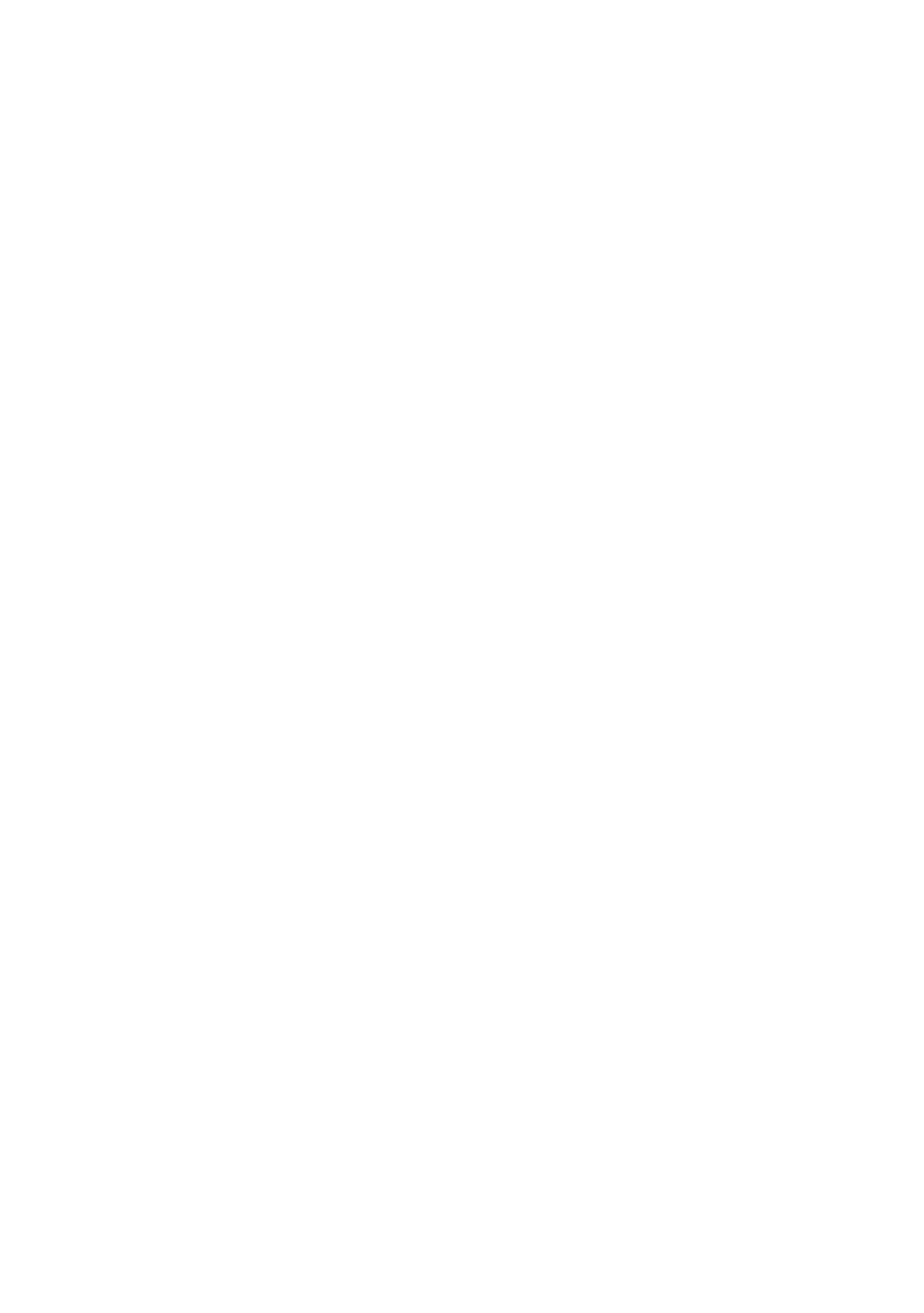## INFIX ECO

### SCAFFALATURE COMPONIBILI ROBUSTE E VERSATILI / STURDY AND VERSATILE SHELVING SYSTEMS ROBUSTE UND VIELSEITIGE REGALSYSTEME / RAYONNAGES MODULABLES ROBUSTES ET VERSATILES

- Grande stabilità La stabilizzazione è automatica in funzione del carico, non sono quindi necessarie crocere stabilizzatrici.
- Massima fruibilità L'assenza del montante nell'angolo consente di utilizzare al meglio tutta la superficie del ripiano.
- Robustezza e qualità Robustezza dei materiali, qualità della lavorazione e cura dei particolari.
- Excellent stability Stability of the structure is provided automatically according to the load, therefore stabilizing braces are not required.
- Space optimization The elimination of the upright in the corner allows you to maximise the available space.
- Sturdiness and quality Sturdiness of materials, quality of design and production processes, great care for details.
- Grosse Stabilität Die Stabilisierung der Struktur erfolgt automatisch in Abhängigkeit von der Belastung; es sind somit keine Querstreben zur Stabilisierung erforderlich.
- Optimierung des Raums Die Eliminierung des Ständers bei den Über-Eck Kompositionen erlaubt eine optimale Ausnutzung des vorhandenen Platzes.
- Robustheit und Qualität Robustheit der Materialien, Qualität in der Verarbeitung und grosse Aufmerksamkeit für Details.
- Grande stabilité Stabilisation automatique en fonction de la charge, ce qui évite de devoir poser des croisillons de stabilisation.
- Optimisation d'espace Avec la suppression des montants dans les angles cela maximise l'espace disponible.
- Robustesse et qualité Solidité des produits, contrôle qualité tout au long de la chaîne de fabrication.



Easy to adjust shelves. Fachböden einfach zu verstellen. Tablettes faciles à régler.













#### Quattro tipi di traverse per scaffalature singole (1), composizioni diritte (2) o ad angolo (3), composizioni a 180° o 360° (4).

Four types of depth bars for starter shelving units, linear (2) or corner compositions (3) and compositions at 180° or 360° (4).

Vier Typen Tiefequerbalken für Grundregale (1), Gerade (2) oder Übereck Kompositionen (3) und 180° oder 360° Kompositionen (4).

Quatre types de traverses pour éléments de base (1), compositions linéaires (2) ou en angle (3) et compositions à 180° ou 360 (4).

Il sistema brevettato ad incastro conico autobloccante consente un montaggio rapido con un solo operatore, senza viti e utensili.

- The patented self-locking fixing system allows for easy and quick assembly, requiring only one operator, without the use of screws and tools.
- Das patentierte selbstblockierende Befestigungssystem erlaubt eine schnelle und praktische Montage, die von nur einem Monteur durchgeführt werden kann, ohne Schrauben und Werkzeug.

Système d'accrochage breveté auto-bloquant qui permet un montage facile et rapide avec un seul opérateur, sans vis et sans outils.